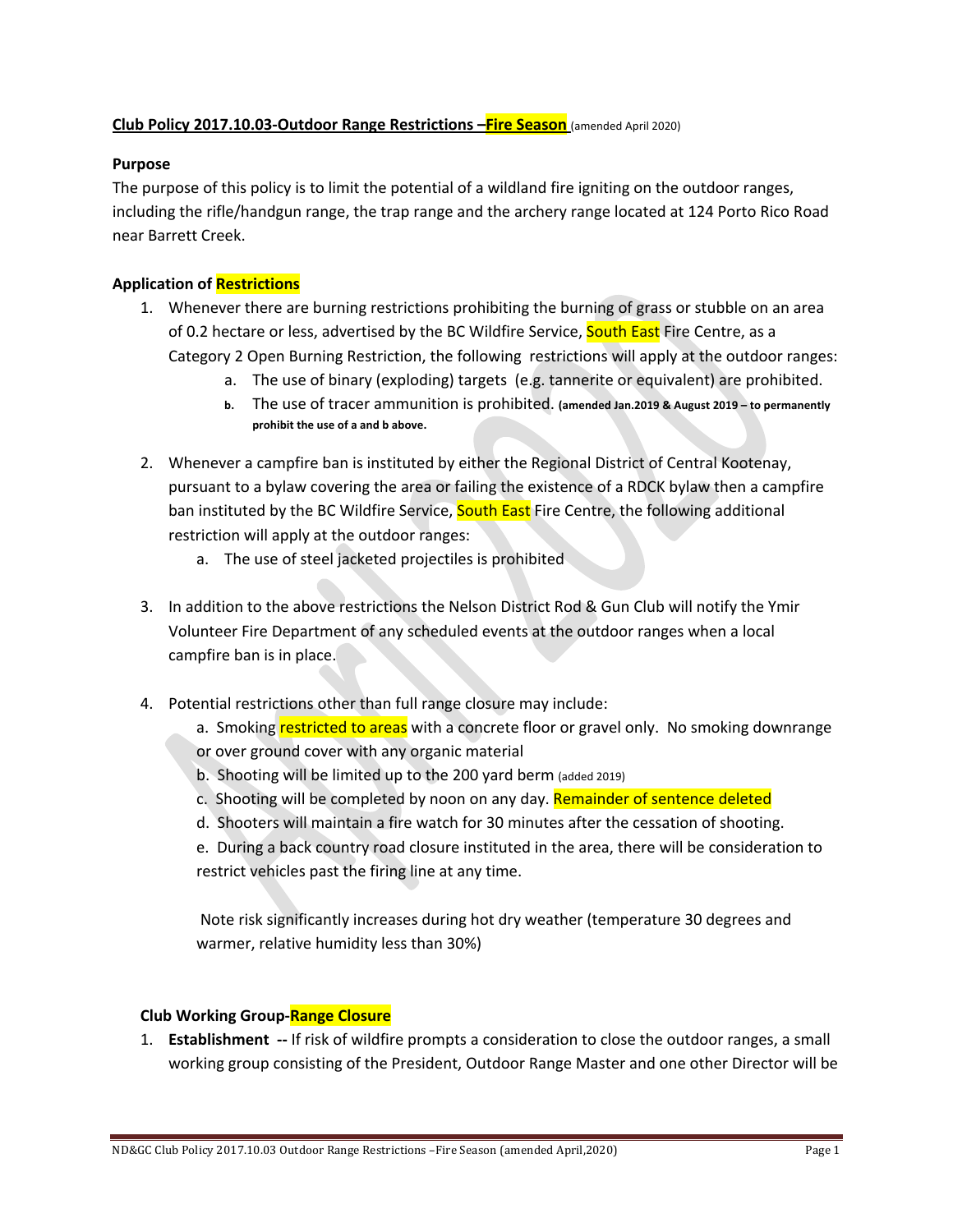struck as a working group to make and implement decisions regarding closing the ranges or other prudent restrictions based on the severity of risk of a human caused wildfire ignition.

- 2. **Authority** -- The working group, deciding together, may close the ranges to all members and their guests, in addition to all previously identified restrictions. The working group will consider current and forecast fire weather and seek staff advice from knowledgeable sources. The Clubs rain guage (stored in the sea can) will be set up in an appropriate location and monitored.
- 3. **Closure guidance -** The primary guidance considered for closing the range will be whenever the Smallwood weather station exceeds four consecutive days of Extreme Fire Danger Rating (danger class 5) as recorded on the BC Wildfire Service Website, the ranges should be closed on the  $5<sup>th</sup>$  consecutive day of danger class 5, providing the forecast is continued hot and dry. An offsetting consideration provided by senior management-South East Fire Centre(2017)
	- is;
	- a. providing safer alternative by keeping the ranges open provides less risk of fire in the uncontrolled area.
	- b. See also page  $\frac{4}{1}$ --Smallwood Weather Station
- 4. **Notification** -- As restrictions to the outdoor ranges are put in place, the appropriate signage will be posted at the Outdoor Ranges and the restrictions will be placed in the newsletter.
	- a. When the ranges are closed completely a specific mailer to all members informing them of same.
	- b. The Clubs Working Group will remove the standard keyed lock and replace with the combination lock, purchased for this express use.
	- c. The club website will prominently display any outdoor range restrictions in place.
	- d. The appropriate local government fire department (e.g. Ymir Volunteer Fire Department, Regional District of Central Kootenay Fire Services) and BC Wildfire Service staff will be informed when the ranges are closed to all members and guests. Delete remainder of sentence.
	- e. There may be advertisement in the local papers (Nelson Star and Pennywise) for the first closures for fire risk in any given year. Local advertising will generally not be placed for subsequent closures in the same year.
- 5. **Exemptions --**Exemptions to restrictions may be granted on an event specific basis. The working group will agree on any exemptions and the exemption shall:
	- a. Be in writing
	- b. Be for specific event dates
	- c. Contain provisions to limit fire ignition
	- d. Contain provisions to limit the spread of any fire if ignited
	- e. Contain provisions for the initial response to any fire started
	- f. Contain provisions for reporting any fire that does start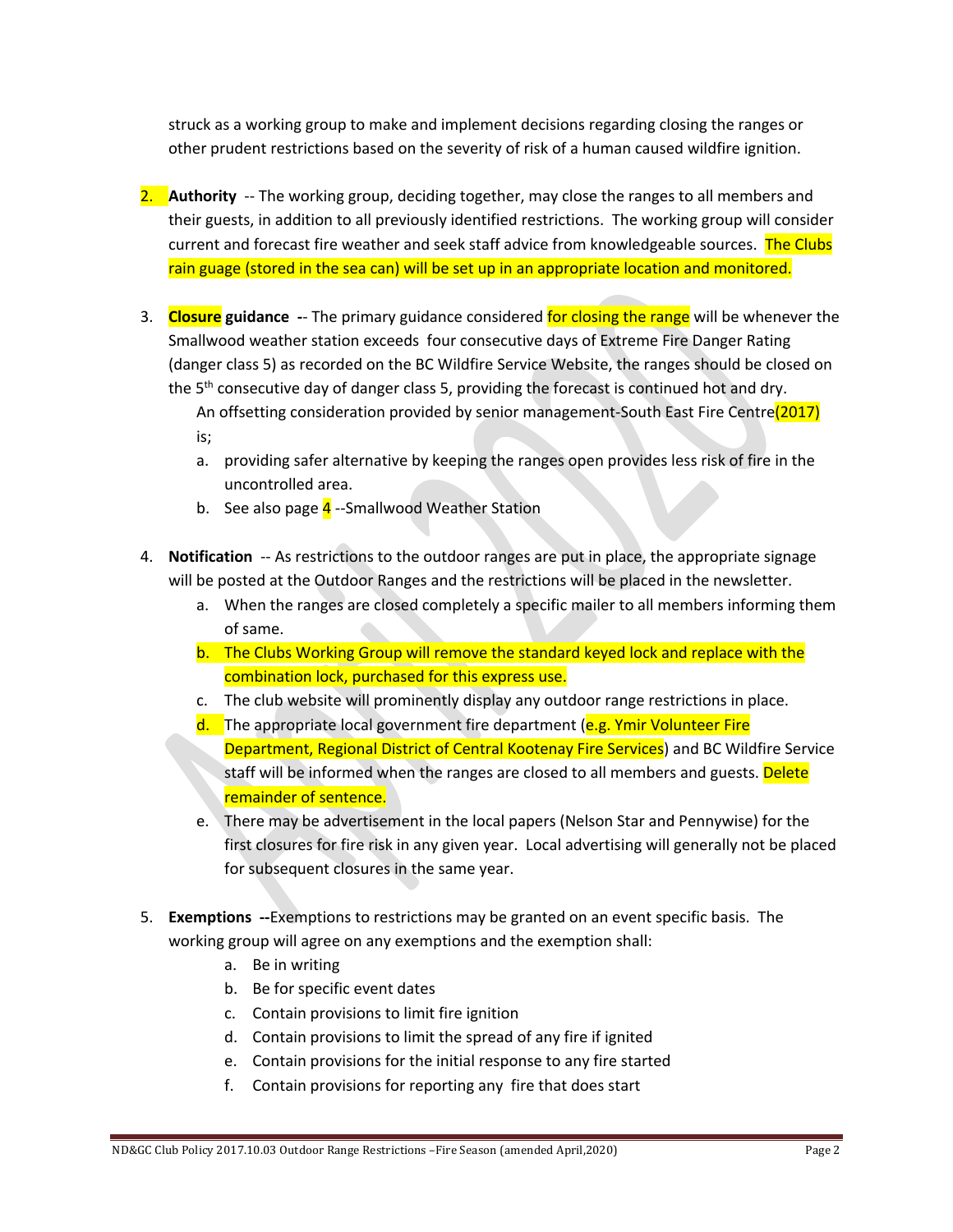- g. Identify any firefighting tools and equipment that will be required to be on site for the event
- $h.$  identify the person on site that will be in charge if fire response is required. It is understood that the identified Incident Commander (I/C) may be relieved by a higher authority (typically from a fire response agency).

# 6. **Removal of Restrictions**

- a. Restrictions imposed at the outdoor ranges based on other agencies imposing restrictions, bans or road closures, in their jurisdictions, will be removed (rescinded) when the directing agencies rescind their corresponding restrictions, bans and/or road closures.
- b. Potential restrictions imposed by the Club Working Group, other than a full closure of the outdoor ranges, will be removed(rescinded) as the risk for a human caused wildfire ignition decreases as determined by the danger class at the Smallwood weather station and an onsite rain gauge at the Outdoor Ranges (when available and monitored). Generally restrictions are put on, and taken off, on the principle of "first on, last off". The most recent and severe restrictions would be the first ones taken off as the risk of a human ignited wildfire diminishes.
- c. The Outdoor Ranges will be reopened in accordance with the following guidance.

### 7. **Re-opening Guide**

The Club Working Group will use as a guide reopening the range when the fire danger class falls to danger class 3 for two (2) consecutive days or falls below danger class 3 at the Smallwood weather station. There will be a separate mailer to each member informing them of the ranges re-opening to members and guests.

Links

Danger class report.  $5 =$  Extreme (highest) http://bcfireinfo.for.gov.bc.ca/hprScripts/DgrCls/index.asp?Region=6

Bans and Restrictions. Where you find Category 2 and Campfire Bans http://bcfireinfo.for.gov.bc.ca/hprScripts/WildfireNews/Bans.asp

BC Wildfire Act & Regulations http://www.bclaws.ca/civix/document/id/complete/statreg/04031\_01 http://www.bclaws.ca/EPLibraries/bclaws\_new/document/ID/freeside/11\_38\_2005

See following page for rationale